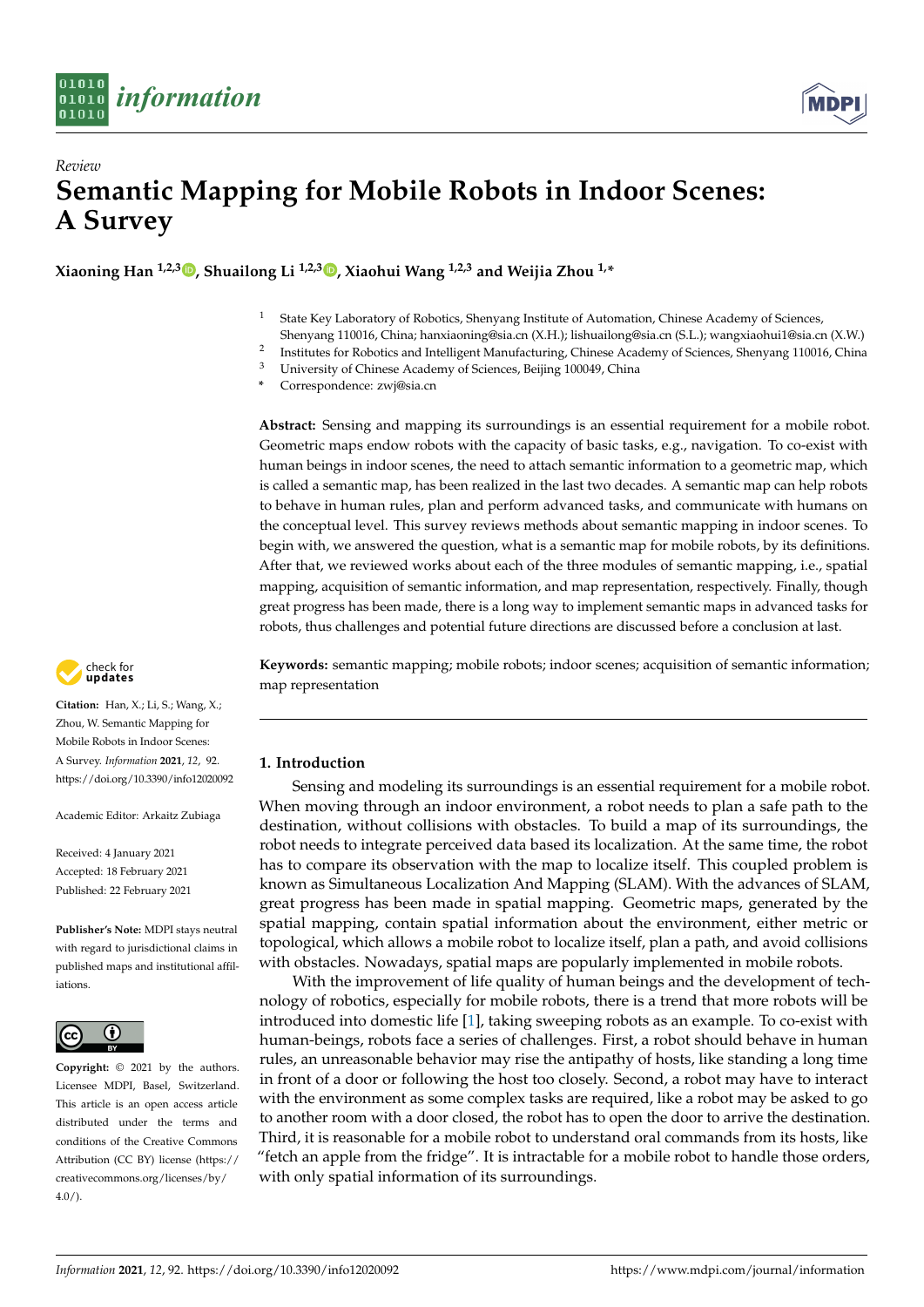The reason, preventing a mobile robot from applying in those situations, is that there is a gap between human beings and robots. A robot, equipped with a computer or microcomputer, tends to store and represent its environment in a mathematical way. While for human-beings, conceptual knowledge is preferred in the description of the environment and communication with others. For example, when asked to fetch a bottle of fresh milk, a person would walk to a refrigerator in a kitchen, and then open the door of the refrigerator to find whether there is a bottle of milk, while it could be problematic for a robot, as the robot has none of the prior knowledge about those concepts, such as kitchen, refrigerator, and milk bottle. A robot can perform such tasks with help of a human, by interpreting that information into a mathematical presentation, namely the geometric coordinates of those entities. Semantic mapping is a potential way to help robots to coexist with human beings, as it bridges the semantic gap by attaching semantic information to geometric maps.

Nowadays, semantic mapping in outdoor scenes has been developed quickly, due to its successful implementations in self-driving cars. In applications of self-driving cars, constructed geometric maps are segmented into several predefined categories, such as roads, trees, and pedestrians. While semantic mapping in indoor scenes faces different challenges. Indoor scenes are the main environment for human everyday life, thus there are more chances for a robot to interact with and serve humans. Besides, compared with several specific categories to be concerned in outdoor scenes, indoor scenes can be labeled by diverse place categories and placed with various kinds of objects. Additionally, human activities can make a change in their surroundings. For example, a person can introduce novel objects, discard useless objects, or change the positions of some instances. Thus, semantic mapping in indoor scenes has attracted the attention of many scholars in the research field of robotics. This work focuses on semantic mapping in indoor scenes and makes an effort to provide a comprehensive overview.

There are some other works, whose topics are related to semantic mapping, as listed in Table [1.](#page-1-0) Reference [\[2\]](#page-11-1) is the first work to define a semantic map for robotics formally. The authors evaluated three topical semantic representations by this definition. The survey [\[3\]](#page-11-2) is a comprehensive work, which reviewed the topic of semantic mapping of robotics, both in indoor and outdoor scenes. In this survey, references about semantic mapping were categorized by their primary characteristics. Furthermore, applications of semantic mapping are also introduced. While reference [\[4\]](#page-11-3) focused on semantic information extraction from visual data. In [\[5\]](#page-11-4), the history and trends of SLAM were introduced, and semantic mapping is reviewed as one of map representation. Reference [\[6\]](#page-11-5) also surveyed the works of semantic maps, and focuses on their application in the navigation task. This survey is different from those works in three aspects. First, as mentioned above, we focus on semantic mapping in indoor scenes, as it faces different challenges with outdoor scenes. Second, both typical and recent semantic mapping methods are included in this survey, as listed in Table [2.](#page-2-0) Third, we try to review the semantic mapping system from a new perspective. Semantic mapping is divided into three modules, namely spatial mapping, acquisition of semantic information, and map representation, according to its definitions.

<span id="page-1-0"></span>**Table 1.** Previous surveys related to semantic maoping for robotics.

| Reference                     | Topic                           | Year |
|-------------------------------|---------------------------------|------|
| Paulus and Lang [2]           | Definition of Semantic Mapping  | 2014 |
| Kostavelis and Gasteratos [3] | Semantic Mapping                | 2015 |
| Liu et al. $[4]$              | Semantic Information Extraction | 2016 |
| Cadena et al. [5]             | History and Trends of SLAM      | 2016 |
| Crespo et al. [6]             | Semantic Navigation             | 2020 |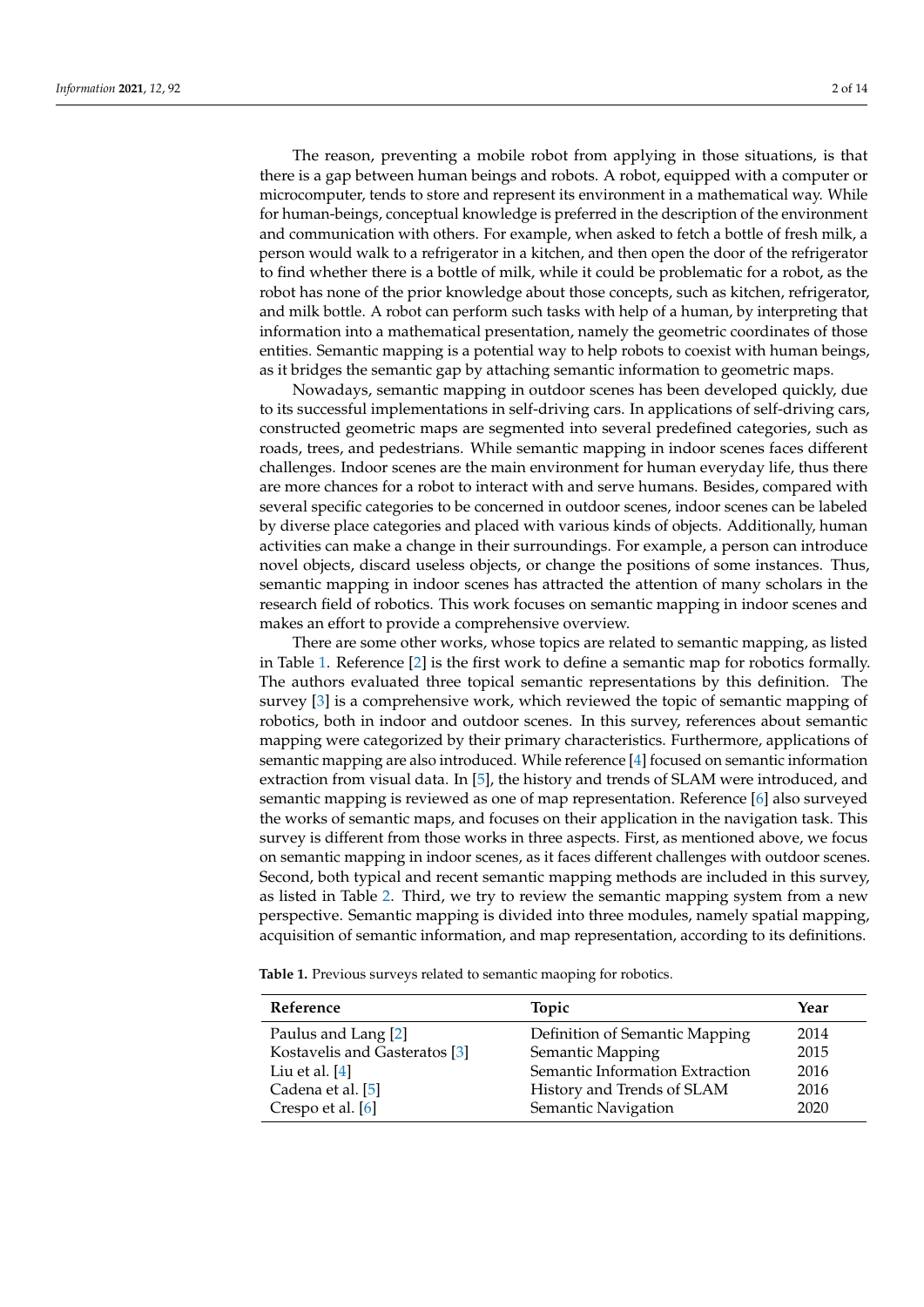<span id="page-2-0"></span>

| Reference         | <b>Sensors</b>                                    | <b>SLAM</b> methods      | <b>Acquisition Method</b>                                         | Content                                                    | Map Representation                      | Applications                            |
|-------------------|---------------------------------------------------|--------------------------|-------------------------------------------------------------------|------------------------------------------------------------|-----------------------------------------|-----------------------------------------|
| $[7]$             | sonar ring, laser, color camera                   |                          | simplified instances and reference                                | object and room categories                                 | two hierarchies                         |                                         |
| $\lceil 8 \rceil$ | 3D laser range                                    | 6D SLAM                  | reference and model matching                                      | plain label and instance category                          |                                         |                                         |
| $[9]$             | 2D laser and a camera                             | GMapping                 | text detection and OCR                                            | room information                                           |                                         |                                         |
| $[10]$            | Hokuyo laser range and<br>Wearable motion sensors |                          | reference                                                         | furniture type                                             |                                         |                                         |
| $[11]$            | laser scans, cameras, odometer                    | <b>EKF SLAM</b>          | instance recognition and inference and<br>property classification | instance category, room category<br>and geometric property | 4-layer architecture                    | reasoning about<br>unexplored area      |
| $[12]$            | RGBD camera                                       |                          | 2D instance segmentation                                          | instances category                                         | $\overline{\phantom{0}}$                |                                         |
| $[13]$            | Depth camera                                      | $SLAM++$                 | instance matching                                                 | instance category                                          |                                         | augmented reality and<br>relocalization |
| $[14]$            | RGBD camera                                       |                          | human-robot interaction                                           | $*$                                                        | world knowledge and<br>domain knowledge |                                         |
| $[15]$            | RGBD camera                                       |                          | dense scene segmentation                                          | object category and background                             | $\overline{\phantom{a}}$                |                                         |
| $[16]$            | RGB camera                                        | <b>LSD SLAM</b>          | CNN based 2D segmentation                                         | object category and background                             | $\overline{\phantom{a}}$                |                                         |
| $[17]$            | RGBD camera                                       | GMapping                 | place classification                                              | scene category                                             |                                         | behave in human rules                   |
| $[18]$            | RGBD camera                                       | KinectFusion             | CNN based 2D segmentation                                         | object category and background                             | $\overline{\phantom{a}}$                |                                         |
| [19]              | RGBD camera                                       | graph-based SLAM [20]    | CNN and SVM                                                       | object category                                            | $\overline{a}$                          |                                         |
| $[21]$            | RGBD camera                                       | <b>ORB SLAM</b>          | <b>SSD</b>                                                        | object category                                            | $\sim$                                  |                                         |
| $[22]$            | RGBD camera                                       | DVO SLAM [23]            | CNN-based semantic segmentation                                   | object category and background                             | $\overline{\phantom{a}}$                |                                         |
| $[24]$            | RGBD camera                                       | Kinect Fusion            | FCN sementic segmentation                                         | object category and background                             | $\overline{\phantom{a}}$                |                                         |
| $[25]$            | RGBD camera                                       | ORB SLAM                 | <b>Faster RCNN</b>                                                | object category and poses                                  | $\overline{\phantom{a}}$                |                                         |
| $[26]$            | RGBD camera                                       |                          | Mask R-CNN                                                        | object category                                            | $\overline{\phantom{a}}$                |                                         |
| $[27]$            | RGBD camera                                       | voxblox $[28]$           | PSPNet and Mask-RCNN                                              | object category and background                             | $\overline{\phantom{a}}$                |                                         |
| $[29]$            | Sonar and stereo camera                           | $\overline{\phantom{a}}$ | R-FCN                                                             | object category                                            | $\overline{\phantom{a}}$                | semantic navigation                     |
| $[30]$            | RGBD camera                                       | ORB SLAM                 | CRF-RNN semantic segmentation                                     | object category                                            |                                         |                                         |

# **Table 2.** References about semantic mapping, each work is depicted in six aspects.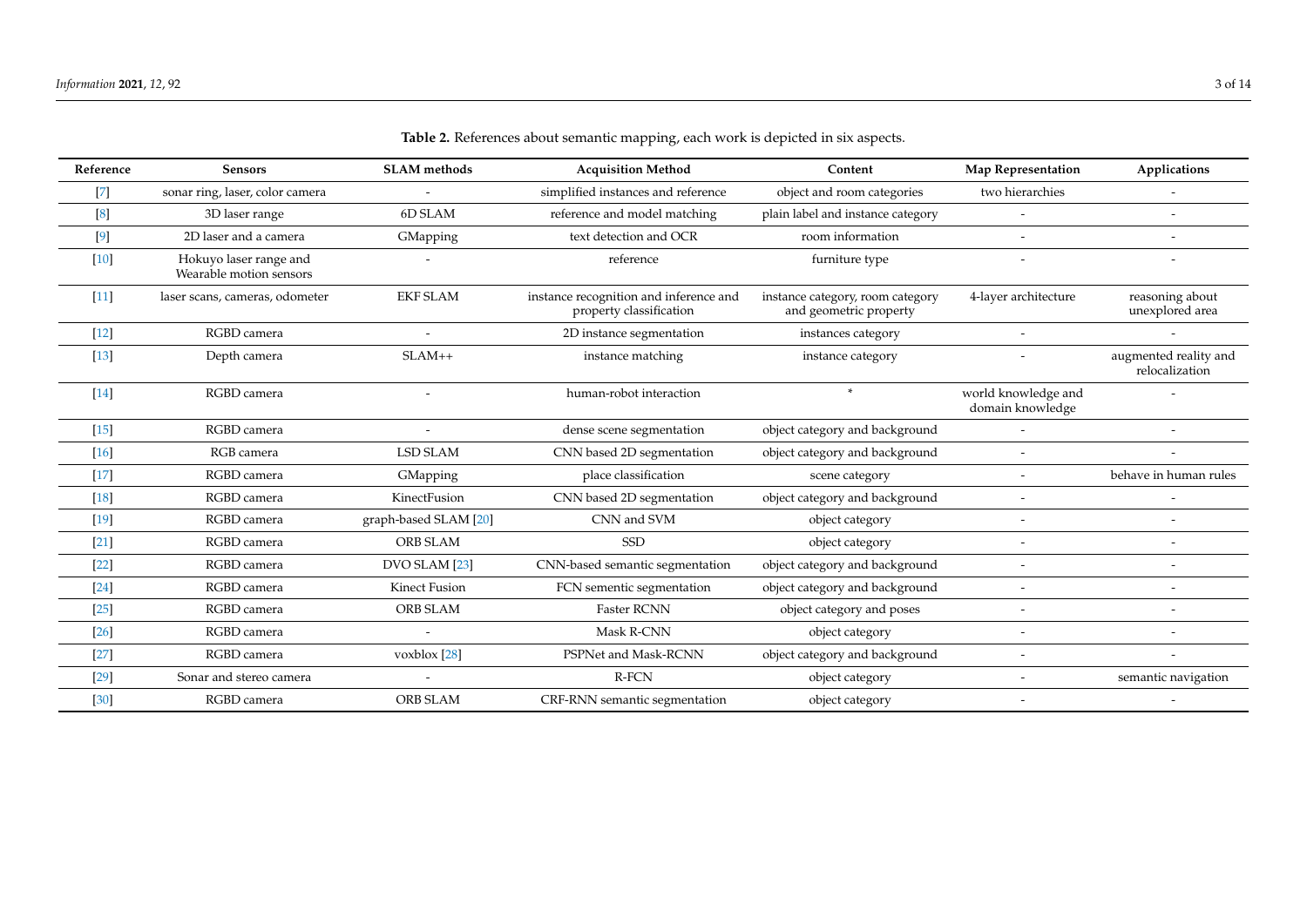The rest of this paper is organized as follows. In Section [2,](#page-3-0) we try to answer the question, What is a semantic map, by two definitions of a semantic map for robotics in earlier literature. According to its definitions, the typical mapping process is introduced and divided into three modules. Each of the three modules is reviewed in the next three sections respectively. Next, we discussed challenging open issues and potential future directions of semantic mapping. At last, the main contributions of this work are briefly concluded.

#### <span id="page-3-0"></span>**2. Definitions of Semantic Map**

As many researchers believe that a map, designed and constructed for complex tasks for mobile robots, should be attached with semantic information, the concept semantic map has been proposed. Before we go further into semantic mapping, there is an essential question, i.e., What is a semantic map for robotics. To answer this question, two formal definitions of a semantic map are found in previous works.

In [\[8\]](#page-11-21), a semantic map for robotics is defined as follows:

"*A semantic map for a mobile robot is a map that contains, in addition to spatial information about the environment, assignments of mapped features to entities of known classes. Further knowledge about these entities, independent of the map contents, is available for reasoning in some knowledge base with an associated reasoning engine.*"

Another formal definition of semantic robotic map is stated in reference [\[2\]](#page-11-1):

"A semantic map for E limited to D is a tuple  $M_{sem} = \langle M, \mathcal{L}, \mathcal{A} \rangle ...$  A is a struc*ture, which represents knowledge about the relationships between entities, classes, and attributes, also known as common-sense knowledge about D. Generally,* A *can be defined in an arbitrary way and has to allow for inference.*"

where  $E$  is a mathematical description of the local environment,  $D$  is task domain,  $M$  is a set of maps for  $E$ , and  $\mathcal L$  is a set of links.

Despite the different terms and expressions in the two definitions, there are three common characteristics in semantic mapping. First, a geometric map, containing geometric information of an environment, is the main body of semantic mapping, as it is the base for attaching semantic information, and serves for basic requirements of mobile robots, e.g., localization, obstacles avoidance, and path plan. Second, semantic information, as an extensive human-understandable description of environments, links physical entities with conceptual elements in a common-knowledge base, and bridges the semantic gap between humans and robots. Last, constructed geometric maps and acquired semantic information should be organized in an appropriate structure, which endows a robot the capacity of reasoning.

A typical binary grid map, built by a 2D laser scanner, can be viewed as a simple semantic map, as shown in Figure [1,](#page-4-0) according to those three characteristics. In this type of map, an environment is divided into regular grid cells, each cell is attached with a value, either 0 or 1, which indicates whether the cell is occupied by obstacles. Other than applying in the navigation task for robots, this information can be understood by human beings.

A typical semantic mapping pipeline is depicted in Figure [2.](#page-4-1) To build a semantic map, a robot, equipped with different types of sensors, like 2D or 3D laser scanners, RGB cameras, or RGBD cameras, constructs perception data into a geometric map, which employs SLAM technology as a front end. This module is called spatial mapping in this work. Next, the robot acquires semantic information from sensor data at the same time, or from the constructed geometric map in an off-line manner. Thus links between the prior common-sense knowledge base and elements in geometric maps are built through the acquisition of semantic information. At last, constructed geometric maps and acquired semantic information is organized into an appropriate representation, which enables a robot to reason further information and plan advanced tasks. This is one of the two reasons that semantic mapping is not a simple process of attaching semantic information to a geometry map. The other reason is that spatial mapping and acquisition of semantic mapping can benefit from each other. During spatial mapping, relative poses between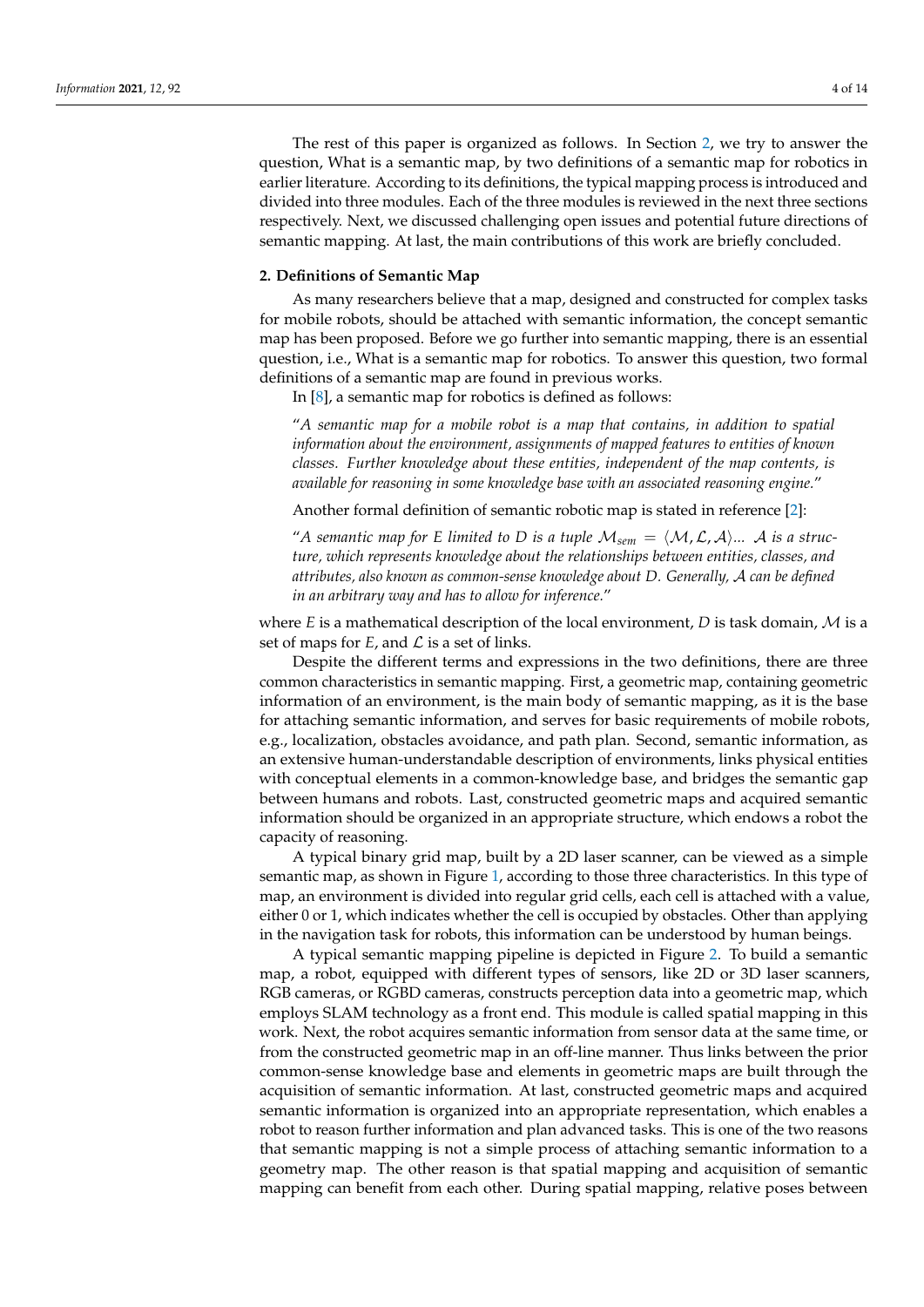sequential observation are obtained and can be employed to fuse semantic information, which is detailed in Section [4.](#page-5-0)

<span id="page-4-0"></span>

**Figure 1.** The 2D binary grid map, with each cell set with a 0 (empty) or 1 (occupied).

<span id="page-4-1"></span>

Knowledge Base

**Figure 2.** The typical semantic mapping pipeline contains three modules, namely spatial mapping, acquisition of semantic information, and map representation.

#### **3. Spatial Mapping**

Spatial mapping is the process to generate a geometric description of the environment from raw sensor data. To build a geometric map of an environment automatically, a robot needs the capacity of perception, which relies on equipped sensors. In the earlier era, 2D and 3D laser scanners are the most popular sensors for robots. As high-precision distance information can be obtained from reflection, in recent years, due to the popularity of commercial RGBD cameras, RGBD cameras have been widely equipped in robots and popularly utilized in spatial mapping. There is a significant advantage that RGBD cameras can obtain not only geometry information but also visual information simultaneously.

During spatial mapping, sequential perception data are organized into a geometric map incrementally. When the robot moves around in an unfamiliar scene, it localizes itself based on its perception of the environment. On the other hand, the accumulation of perception data is based on its localization. Thus, the two problems are coupled together as Simultaneous Localization and Mapping (SLAM), which has attracted the attention of scholars for more than 40 years, both filter-based [\[31,](#page-12-9)[32\]](#page-12-10) and graph-based [\[33\]](#page-12-11) methods have been developed.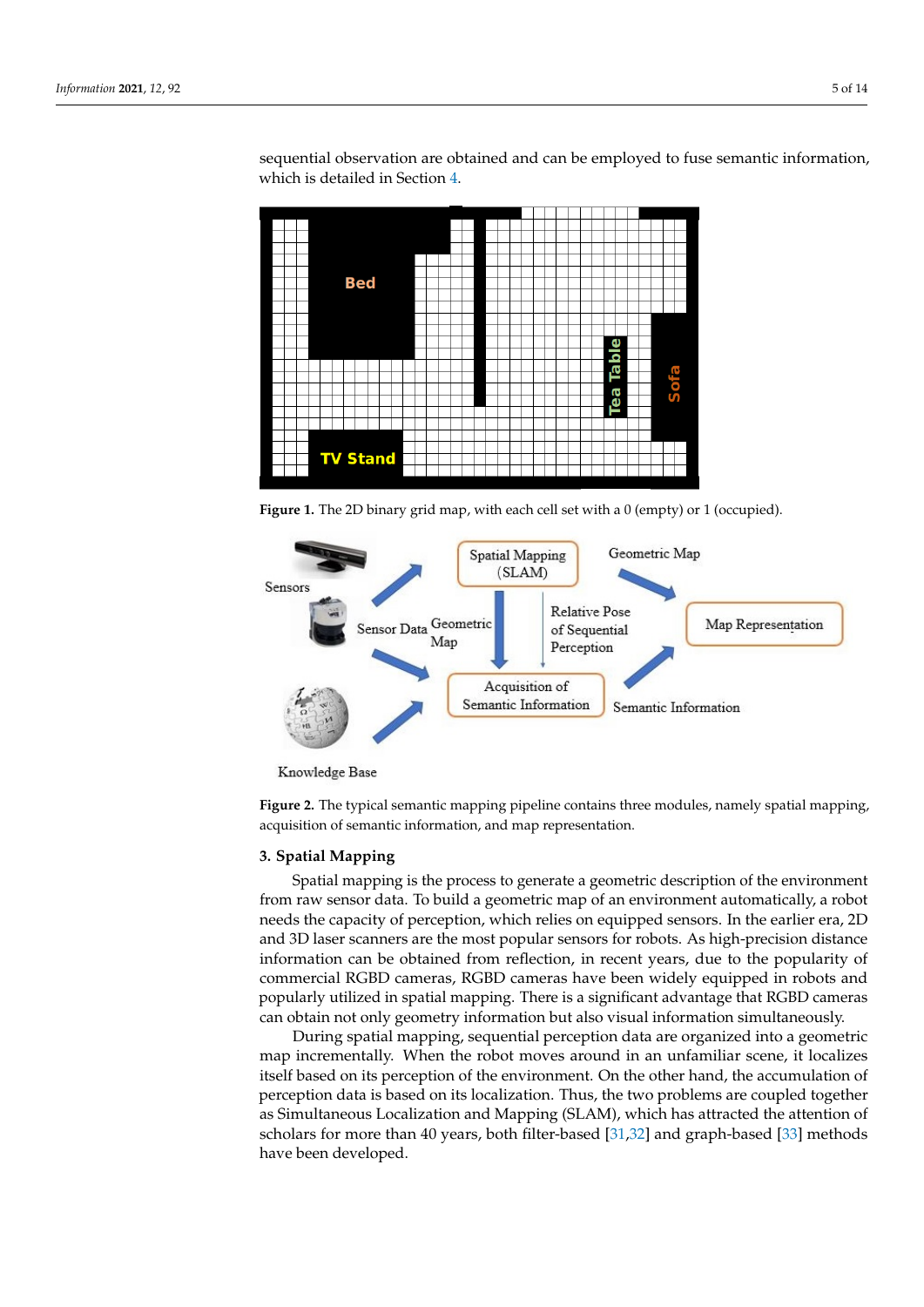Thanks to the quick development of SLAM, which produces a geometric map, almost all works of semantic mapping take off-of-shelf SLAM methods as a front end. A particle filter-based SLAM, GMapping [\[34\]](#page-12-12) is widely employed to build a 2D grid map of environment [\[7](#page-11-22)[,9,](#page-11-23)[17\]](#page-11-24). Based on 6D SLAM [\[35\]](#page-12-13), 3D perception data, obtained from a 3D laser in a stop-scan-go fashion, is registered into a point cloud, via Iterative Closest Points (ICP) algorithm. Besides, a loop closure scheme is introduced to eliminate accumulated errors [\[8\]](#page-11-21). An off-line grid mapping method [\[36\]](#page-12-14) based on Sonar is employed in [\[29\]](#page-12-15) to build a metric map. In recent years, visual SLAM has attracted the interest of scholars. Reference [\[15\]](#page-11-25) employs the fovis library [\[37\]](#page-12-16) as an visual odometer, the observed points from each RGBD frame are projected into 3D constructed map, with Kalman filter. LSD SLAM [\[38\]](#page-12-17) is employed in [\[16\]](#page-11-26) to build a semi-dense map with an RGB camera, which is running on a CPU at 25 Hz. ElasitcFusion [\[39\]](#page-12-18) is employed in [\[18\]](#page-11-27) to construct an surfel-based map. RGBD version of ORB-SLAM2 [\[40\]](#page-12-19) is employed in [\[21\]](#page-11-28).

It should be addressed that, there is a difference between SLAM and spatial mapping. A map in SLAM, as a compact representation of the environment, is mainly used for localization, can be represented in a sparse or dense way. While for spatial mapping, a geometric map serves for more tasks, e.g., navigation. Navigation is a fundamental and vital requirement for an automatic mobile robot. A dense description is preferred as all obstacles are placed on the map, which enables the robot to plan a collision-free path.

There are three main categories of geometric maps, namely metric, topological, or hybrid. The direct outputs of SLAM are metric representations of an environment. a 2D metric map is built in [\[10\]](#page-11-29), which provides a spatial presentation to attach semantic information. In a 2D planar environment, grid occupancy map is widely applied, as it has been proven its success in navigation, with the assistance of layered costmap [\[41\]](#page-12-20). While in 3D scenarios, point cloud [\[38\]](#page-12-17) or surfel-based representation [\[12\]](#page-11-30) are widely applied. While in other works [\[11\]](#page-11-31), the topological structure is extracted from a metric map to store geometric information of the environment in a hybrid way. In which, a metric map is discretized into places, those places are connected by a path, which generates a topological map of the environment.

## <span id="page-5-0"></span>**4. Acquisition of Semantic Information**

During or after spatial mapping, semantic information, as a human-understandable description of the environment, is attached to geometric maps, which builds a bridge between a spatial model of the environment and a common-sense knowledge base. In other work, this process is called anchoring [\[7\]](#page-11-22) or semantic information extraction [\[4\]](#page-11-3). By anchoring, physical entities observed by sensors are attached to conceptual elements in a knowledge base. While semantic information extraction focuses on object recognition or detection from visual images. To unify the process of describing the environment in a human-being understandable way, the term acquisition of semantic information is utilized in this work, due to two differences. First, only objects and room categories are considered in those works, while more information, such as temperature and humidity, can also enrich the map with more semantic descriptions. Second, semantic information can be obtained via diverse sensors and various methods. Thus, the acquisition of semantic information is preferred in this work as it describes this process in a more general way.

As shown in Table [2,](#page-2-0) categories of objects and rooms are the most common semantic information. The reason is that instances and rooms are the main elements in the real world, which has distinguishable boundaries. For example, in [\[7\]](#page-11-22), sensory data are abstracted into two main physical entities, i.e., rooms, and objects. On the other hand, category information is also a vital concept in human common-sense knowledge. Thus the bridge between a geometric map and a common-sense knowledge base is built by categorizing physical instances and rooms. Besides the categories, other semantic information also plays an important role in robotic practical applications. For example, conceptual information is often utilized in the exploration of unobserved objects, and geometric properties, such as pose and size of objects, are necessary for pick and play tasks.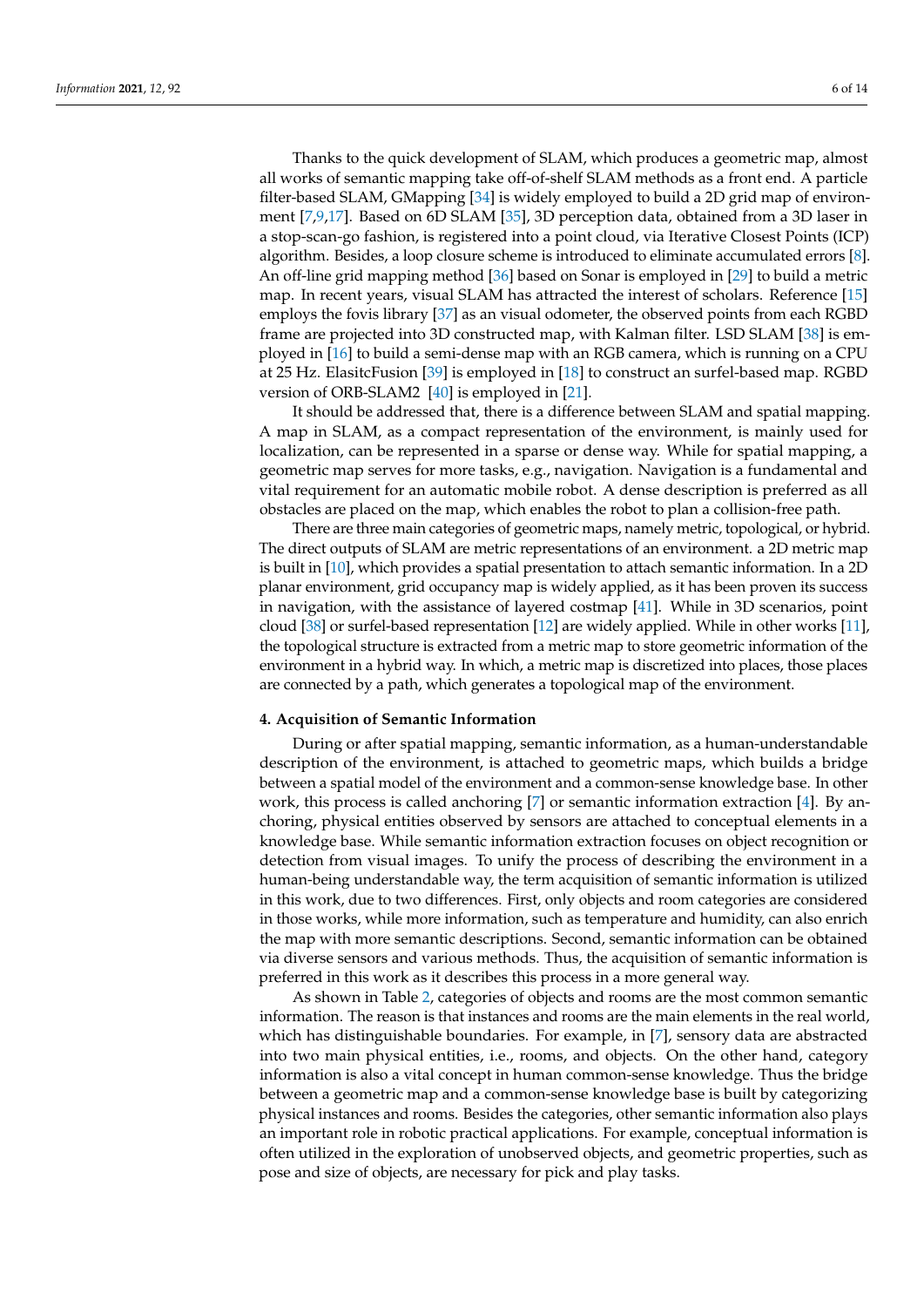There are plenty of ways to acquire that semantic information. We classify those methods into three groups, namely human input, sensor-based, and inference, according to different sources used in this process.

## *4.1. Human Input*

The most intuitive way to create a semantic map is to acquire semantic information by taking human input into the process. A semantic map can be generated by adding conceptual information into a constructed geometric map by hand-coding. More automatically, before exploring the environment, artificial landmarks, which encode semantic information, are placed in the environment, or attached to big objects. A robot obtains semantic information by moving around and detecting those landmarks. Reference [\[9\]](#page-11-23) can be viewed as one of the examples. A fully automatic method based on off-of-shelf text detection and optical character recognition (OCR) is employed in [\[9\]](#page-11-23). A robot moves along in the hallway, scans walls around it to detect text from room signs, and then recognizes characters with an OCR system. Textual information, such as owner, capacity, and room number, is extracted and attached to the generated geometric map.

Furthermore, human-robot interaction is employed in [\[14\]](#page-11-32) as a source of semantic information. In this work, instances are pointed with a commercial laser pointer, the robot detects the dot and segments the instance based on its size as prior knowledge. Once the instance is detected, both commands and object description are obtained through dialogue with humans, which is enabled with an automatic speech recognition module.

There is an obvious advantage of taking human input as a semantic information source. Information loss can be avoided as the information is transferred directly from a human to a robot. Otherwise, the content of semantic information is not restricted, as a user can add arbitrary knowledge to the map. However, the process is heavily dependent on humans. To overcome this limitation, many automatic acquisition methods are proposed based on sensor data or inference.

#### *4.2. Sensor-Based Methods*

In the early years, the object category is determined by instance recognition, with an object database prepared beforehand. When mapping, robots observe the environment and recognize predefined objects through visual or geometric features. To that end, RGB cameras, 3D laser scanners, as well as RGB-D cameras are widely employed for the acquisition of semantic information. Objects are recognized with BLORT toolkit [\[42\]](#page-12-21) with prepared object models. Reference [\[11\]](#page-11-31) uses SIFT (Scale-Invariant Feature Transform) features to recognize object instances, only six categories are considered, namely, a book, a cereal box, a computer, a robot, a stapler, and a roll of toilet paper. SLAM++ [\[13\]](#page-11-33) aims at building an object-oriented map, with repeated instances represented in this map. An object database, consisting of 3D models of instance, is prepared beforehand using KinectFusion [\[43\]](#page-12-22), and then instances are recognized with Generalized Hough Transform based on Point Pair Features. In [\[8\]](#page-11-21), after scene interpreting, planes are removed from the point cloud, objects are detected with prior knowledge in an object database, using a trained Support Vector Machine (SVM) or a Gentle Adaptive Boost Algorithm (Adaboost) [\[44\]](#page-12-23) with features in rendered depth and reflective images. While preparing such an object database can be cumbersome, as there can be plenty of instances in an environment, and each category can have diverse instances. Some works are focusing on extract general category information by training on datasets with huge samples.

Besides instance recognition, there are some works focusing on scene interpreting by semantic segmentation. Reference [\[12\]](#page-11-30) extracts semantic information by segmenting images pixel-wise, with a Random Forest. Both depth and color region features are taken into consideration. Once objects are segmented in a single frame, class-wise surfels are projected into a 3D reconstructed map based on camera trajectory estimated in spatial mapping. Similar to [\[12\]](#page-11-30), a 2D segmentation algorithm, based on Randomized Decision Forests, is proposed to segment each RGBD frame in [\[15\]](#page-11-25). An RGBD frame is segmented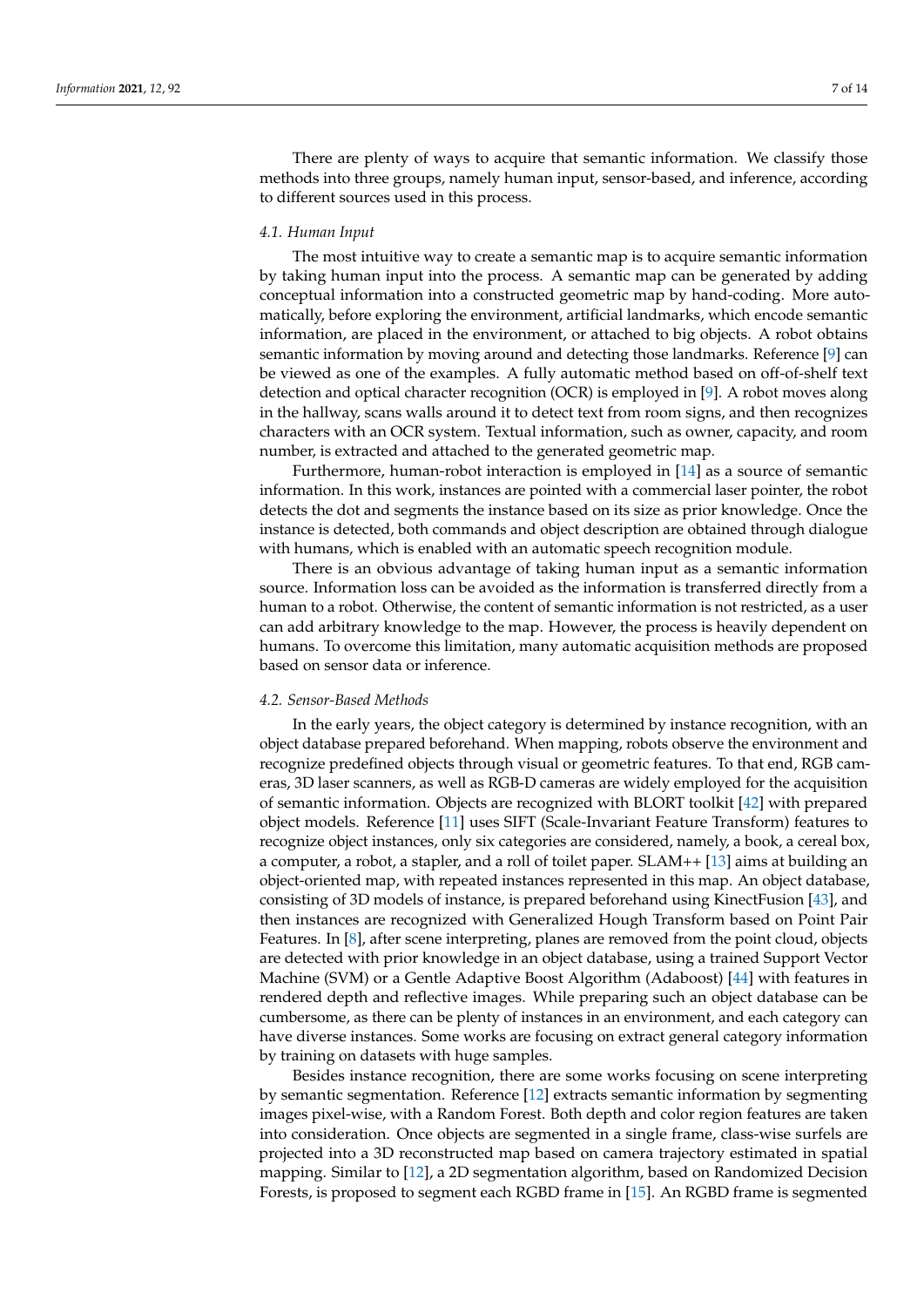via a trained Randomized Decision Forest, accelerated by well-designed features and a keyframe-based scheme. A dense conditional random field is employed to improve spatial consistency both in 2D and 3D refinement with visual and geometrical similarity.

Nowadays, with successful applications in computer vision, convolutional neural networks (CNNs) have attracted the attention of plenty of scholars in semantic mapping [\[45\]](#page-12-24). Reference [\[16\]](#page-11-26) employed DeepLab v2 [\[46\]](#page-12-25) to segment an RGBD frame, which is a dilated convolution network, with spatial pyramid pooling to handle both small and large objects. Similar to [\[12\]](#page-11-30), keyframe-based scheme is also utilized in [\[16\]](#page-11-26). In [\[17\]](#page-11-24), CNN based place categorization method is combined with spatial mapping. The Places205 network [\[47\]](#page-12-26) is transferred to the real-world environment without any fine-tuning. To overcome the close-set limitation, the network is expanded by adding a one-vs-all classifier with renormalization. CT-MAP was proposed by [\[25\]](#page-12-27), in which not only object categories but object poses are detected. In this work, Faster RCNN [\[48\]](#page-12-28) is deployed as an object detector. To boost object detection performance, category-level relations, which are obtained from public datasets, are organized in the conditional random field (CRF) and temporal consistency is also considered with the assumption that an object would stay in a short period. Reference [\[21\]](#page-11-28) combines ORB-SLAM2 with single-stage object detector Single-Shot Detector (SSD) [\[4\]](#page-11-3) to build an object-oriented meaningful map. The object detector is running in every single RGB image, and a series of bounding boxes are returned. To segment objects from depth images, the depth image is over segmented into super voxels, similar ones are get together by construct an adjacency graph and cutting edges based on convex/concave information. In sequential observation, object candidates are associated by measuring Euler distance between each other. with the k-d tree to speed up. The single detection labels are accumulated and determined by max value. R-FCN [\[36\]](#page-12-14) is employed in [\[29\]](#page-12-15) to extract object category information. First, a point cloud is built with ORB SLAM [\[40\]](#page-12-19) or LSD SLAM [\[38\]](#page-12-17). Then, a user specifies a particular part of the point cloud, the robot moves around to observe from different viewpoints to detect it. Objects are detected and projected to a 2D occupy map. Then minimal bounding rectangles (MBRs) are used to represent objects in the 2D occupy map.

Acquisition of semantic information is not a simple categorization problem. When mapping, a robot moves around in the environment, a target object may be observed in a series of frames from different viewpoints. To keep temporal consistency, sequential information should be fused. For example, the Bayesian framework is employed to fuse the label results of each frame in an incremental manner [\[15](#page-11-25)[,17](#page-11-24)[,22\]](#page-12-29). Besides, there are some potential rules in indoor scenes based on human living habits, such as an oven is more likely placed in a kitchen. Those contextual relations are vital cues to keep global consistency. References [\[15,](#page-11-25)[18,](#page-11-27)[25\]](#page-12-27) employ CRF to boost performance of categorization.

#### *4.3. Inference*

Instead of obtained from raw sensor data, some works try to extract semantic information based on obtained semantic information, with help of implicit or explicit contextual relations. In reference [\[7\]](#page-11-22), the room categories are defined in a common-sense knowledge base with NeoClass language, which enables a robot to reason the category of a room, based on objects detected in this room via PTLplan [\[49\]](#page-13-0). Once the point cloud of the environment is obtained, Random Sample Consensus (RANSAC) [\[50\]](#page-13-1) is utilized to extract plains in scenes in [\[8\]](#page-11-21). Those plains are labeled as walls, doors, floors, or ceilings, by a constraint network, which contains geometric relations of each type of planes. This problem is solved with Prolog. Instead of using low-level sensor data and monomodal information, a multimodal property-based reasoning architecture is proposed in [\[11\]](#page-11-31), in which properties, such as objects, and appearance, are obtained from sensor data directly, and serves as a mediate level between lower sensory information and high-level conceptual. Both room categories and properties are jointly estimated with a probabilistic chain graph model, which is a generalization of Bayesian Networks and Markov Random Filed. The geometric properties are classified by an Support Vector Machine (SVM), which is trained with a dataset of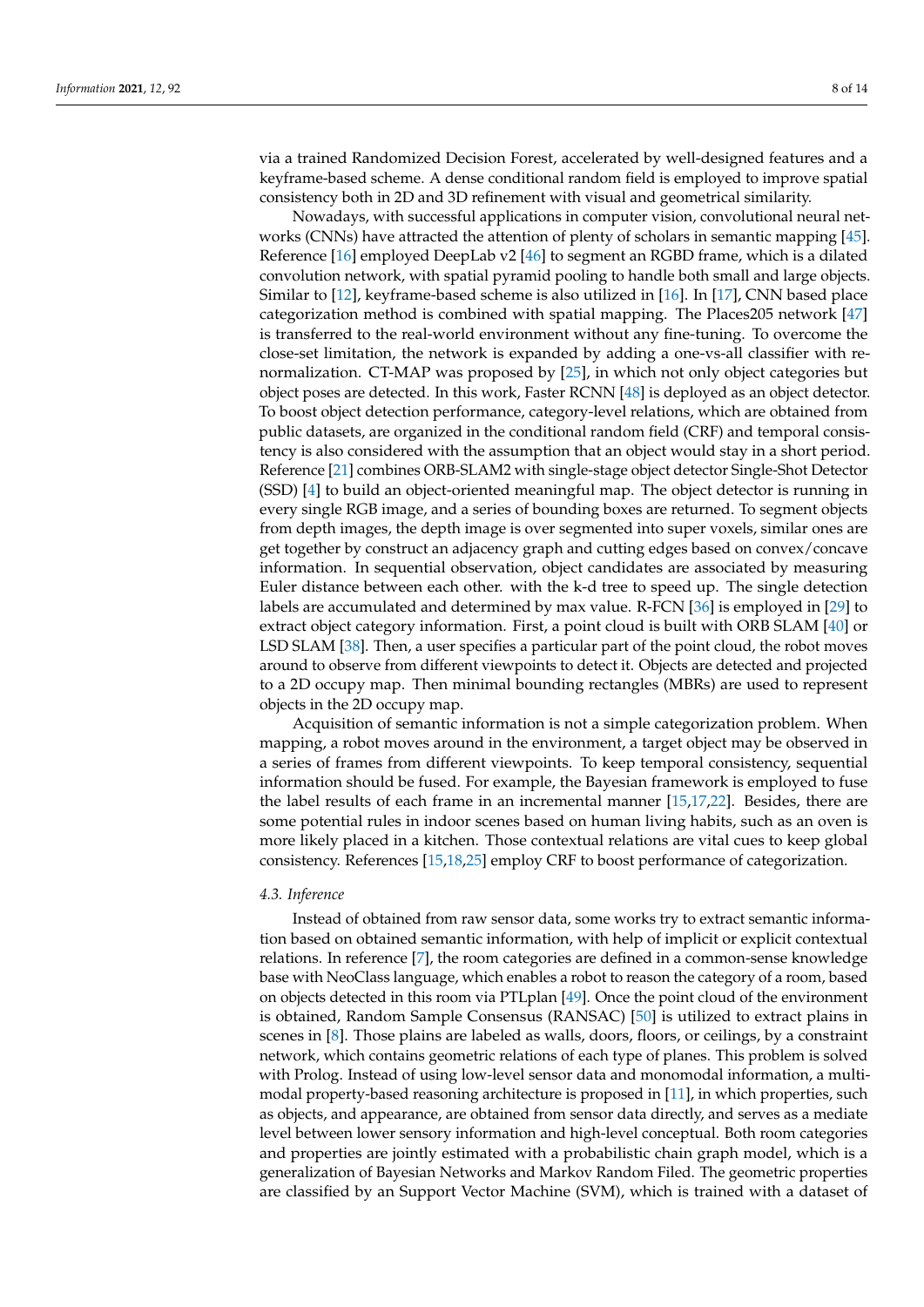several room instances. The object-room relation can be obtained in the Open Mind Indoor Common Sense database.

Despite based on conceptual information in the environment, authors in reference [\[10\]](#page-11-29) argued that there is a correlation between furniture type and human activities and proposed a novel method to reason furniture type by human interaction. To that end, human activities are recognized from multi-wearable motion sensors via neural networks and hidden Markov models. Once activities are recognized, furniture type can be determined by a predefined activity-furniture table.

As it is based on other obtained semantic information, the inference is employed as a post-process following other acquisition methods. For example, when an oven is discovered in the scene, the room can be inferred as a kitchen. The capacity of inference relies on reasoning rules, thus it matters how to prepare contextual information, In [\[11\]](#page-11-31), Open Mind Indoor Common Sense is utilized to extract related conceptual information, While some works extract such information from public computer vision dataset. In [\[17\]](#page-11-24), place categories are used to boost object recognition, with object-scene as prior knowledge, extracted from NYU depth dataset.

#### **5. Map Representation**

Once a geometric map is built and semantic information is acquired, both spatial information and conceptual information should be organized under certain rules. While the main purpose of most works is to show the acquisition results of semantic information, thus there is a way to attach semantic labels to physical elements in geometric maps and those elements with different colors in visual representation. For example, authors in [\[21\]](#page-11-28) employ ORB-SLAM2 [\[40\]](#page-12-19) to build a point cloud model of the environment, and several kinds of objects are detected and shown in different colors. As a result of semantic mapping, Reference [\[8\]](#page-11-21) also labels scenes and objects with different colors. A semantic map is constructed in [\[29\]](#page-12-15) by inserting minimum bounding rectangles (MBRs) of an object into the corresponding area. With semantic information attached to geometric maps, it is straightforward to interpret semantic labels into geometric position, which enables a robot the capacity of semantic navigation.

Besides simple attachment, there is some typical and sophisticated structure to represent a semantic map, which endows the capacity of reasoning. Hierarchy structure is a popular way to represent environment information, with specific information placed in lower levels, and the abstract in the upper. Two hierarchies are employed in reference [\[7\]](#page-11-22). One is for spatial information, and the other for conceptual. The former contains three levels, local grid maps and object images are placed in the lowest level, the middle one is a topological graph of places, and the top is a node of the whole space. The conceptual hierarchy is coded beforehand with NeoClassic language. The top is a *Thing* node, including two main branches, *Room* and *Object*, categories of rooms and objects are lying in the third level and the lowest for specific instances. The links between spatial hierarchies and conceptual hierarchies are built by anchoring.

In [\[11\]](#page-11-31), the spatial knowledge is represented in a 4-layer structure, namely sensory layer, place layer, categorical layer, and conceptual layer. With sensor data on the bottom layer and abstract concept knowledge on the top layer. The sensory layer includes a metric map of the environment. On the place level, a topological graph is maintained with places as nodes, and paths as edges. Objects and landmarks are placed on the categorical layer, and spatial properties and visual models are also included in this layer. The conceptual layer contains the relations linking lower-level sensory information to common-sense knowledge, as well as a static ontology of common-sense knowledge. As a probabilistic chain graph [\[51\]](#page-13-2) is employed in [\[11\]](#page-11-31), a probability reasoning engine Loopy Belief Propagation [\[52\]](#page-13-3) is utilized to perform inference over semantic information.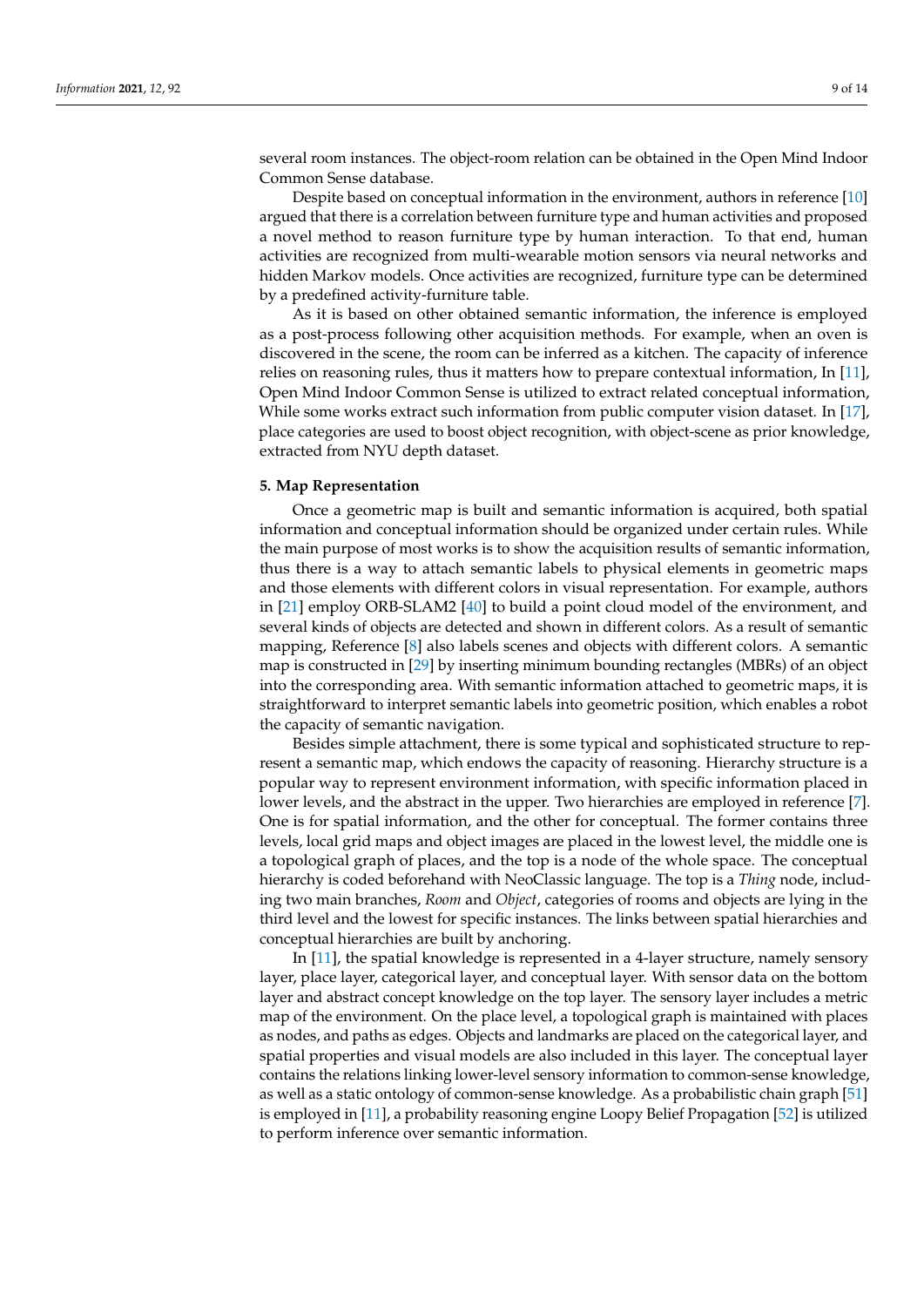The map representation in [\[14\]](#page-11-32) is divided into two parts. World knowledge contains acquired knowledge of a certain environment. The other, named domain knowledge, contains general knowledge in a task domain. In world knowledge, an occupancy grid map is maintained, and cell maps are utilized to represent local areas, a topological map maintains the graph model of the whole environment. Besides, instances with their categories and properties are saved in this knowledge.

It can be concluded that a hierarchy structure is preferred in map representation. In a hierarchy structure, the information in different levels of abstraction is clearly distinguished by placing specific information on the lower layer, otherwise on higher. Ontology is an appropriate way to represent conceptual knowledge, as other information, such as properties and relations, are expressed in an organized way. An representation example of indoor scene, which in shown in Figure [1,](#page-4-0) is depicted in Figure [3.](#page-9-0)

<span id="page-9-0"></span>

**Figure 3.** Presentation of a semantic map of the scene shown in Figure [1,](#page-4-0) a hierarchy structure of the geometric map (**left**), and onlogy of common-sense knowledge (**right**).

#### **6. Open Issues and Potential Directions**

Though many impressive semantic mapping methods have been proposed, there are still some limitations in implements of practical applications. Besides, there are some potential directions for more advanced semantic mapping.

#### *6.1. Heterogeneous Sensor Fusion*

Currently, in the process of semantic mapping, lasers and cameras are widely employed in most works. There is still a potential to fuse different information from heterogeneous sensors. One impressive example is the success of Visual-Inertial Odometry (VIO) [\[53](#page-13-4)[,54\]](#page-13-5), which fuses camera data with inertial measurement units to localize with higher precision. Furthermore, with specific sensors, some further information can be obtained directly. For example, equipped with a temperature sensor, a robot can get temperature information. Tactile sensors are helpful to recognize objects when they are not visually distinguished [\[55\]](#page-13-6). With multi-modal information, a more comprehensive description of the environment can be generated.

#### *6.2. Dynamic Scenes and Open World*

As the main place of human activities, indoor scenes can change over time. Those changes will pose challenges for semantic mapping. First of all, most geometric maps are designed to model a scene in still mode. While for dynamic scenes, it is impossible to map the environment at each time. Once a scene has been changed, the reconstructed map will lose its effect. Moreover, a human may introduce novel objects into the environment, which is known as open-world challenge [\[56\]](#page-13-7). There is a need for a robot to learn in an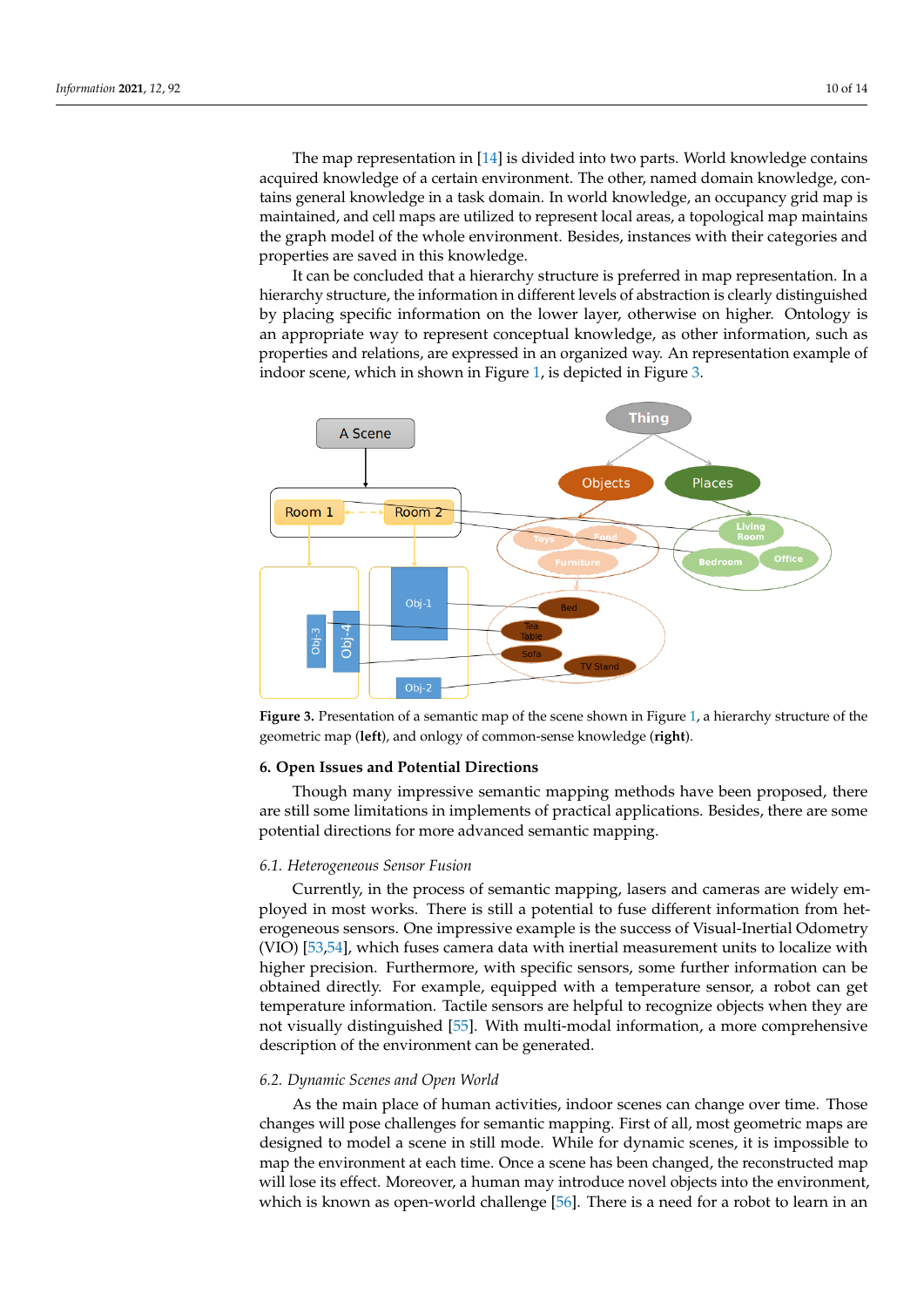incremental mode. To deal with this issue, [\[17\]](#page-11-24) proposes an expandable classification system by combining ConvNet with one-vs-all classifiers. Reference [\[14\]](#page-11-32) also addressed this problem, and proposed a method to add semantic information into a in an incremental way. For map representation in dynamic scenes, few works have addressed this problem, there is a need for an efficient way to represent a dynamic scene.

#### *6.3. Cloud Robotics*

In recent years, cloud robotics has attracted the attention of many researchers. There are a few works that explore the potential to implement cloud robotics in semantic mapping. For example, [\[56\]](#page-13-7) introduces RoboEarth, which defines several recipes for robots, and has shown its effect to build a semantic map with a cloud robot. While different scenes may share similar knowledge, as there are some common rules, which are obeyed by different people. Thus it can be researched to endow a robot with semantic mapping capacity with the assistance of a cloud robot.

### *6.4. Task-Oriented Map Representation*

Even though some typical map representations have been reviewed, it is still not clear that how can we implement those representations in task planning. In the field of computer science, a computer program consists of algorithms and data structures. Compared with computer programming, one possible way to implement task planning is to find a appreciate way to represent a robot task into a description of robot capacities and a representation of a semantic map. Thus the problem can be decoupled into two parts. one is a mathematical or logical description of robot capacity, and a map representation, which should consist of necessary elements for task planning.

## **7. Conclusions**

In this paper, semantic mapping in indoor scenes for mobile robots has been reviewed. According to definitions in different works, semantic mapping consists of three modules, namely spatial mapping, acquisition of semantic information, and map representation.

Dense SLAM technology is usually employed as a front-end to produce geometric maps, with spatial information of the environment. Thus, spatial mapping benefits from the impressive advances of SLAM technology, such as GMapping [\[34\]](#page-12-12), ORB SLAM2 [\[40\]](#page-12-19), and ElasticFusion [\[39\]](#page-12-18).

Semantic information in maps for mobile robots provides a human-understandable description of the environment. Acquisition of semantic information builds a bridge between physical elements in the environment and conceptual elements in a knowledge base. At first, with prior knowledge of instances, object recognition is utilized to categorize instances. While with the development of computer vision, vision-based segmentation on each frame is implemented and frame-based segmentation results are fused incrementally based on the Bayes framework. In recent years, due to advances in deep learning, there is a trend to employ off-the-shelf networks in instance categorization or scene interpreting.

For map representation, many works represent a constructed map for visualization, namely labeling semantic elements with different colors. While it is a clear way to show semantic information acquisition results, but not intuitive to implement it in robot tasks, while there is a consensus to represent knowledge in ontology. Some typical methods have been proposed to utilize hierarchical layers to organize the different level of knowledge, by placing abstract information in higher levels.

Despite the progress that has been achieved during the last decades, there is still a long way to implement semantic mapping in more practical applications of mobile robots. To that end, some future potential directions have been pointed out.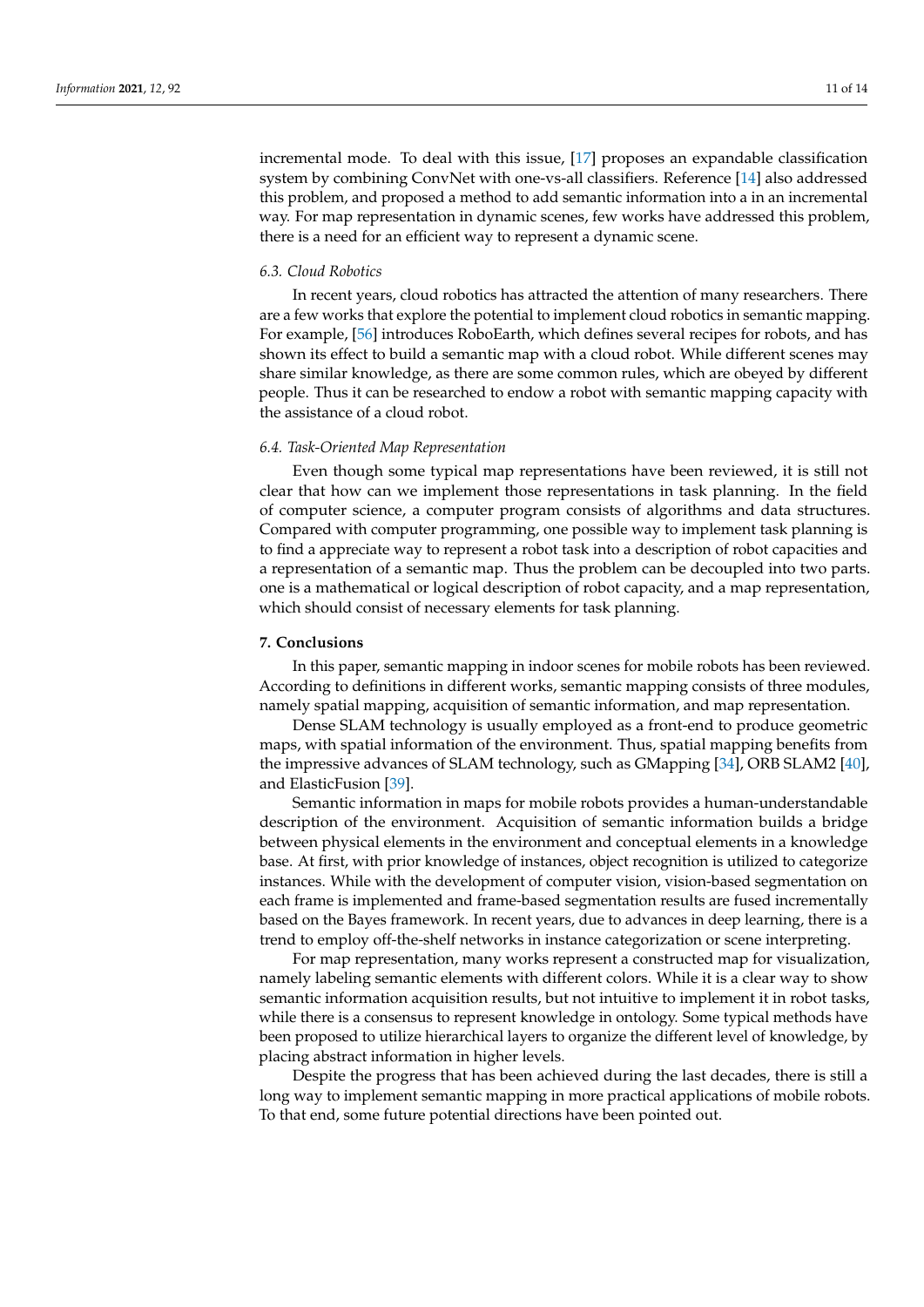**Author Contributions:** Investigation, X.H., S.L. and X.W.; writing—original draft preparation, X.W. and S.L.; writing—review and editing, X.H.; visualization, X.H.; supervision, W.Z. All authors have read and agreed to the published version of the manuscript.

**Funding:** This research received no external funding.

**Conflicts of Interest:** The authors declare no conflict of interest.

## <span id="page-11-10"></span><span id="page-11-9"></span><span id="page-11-8"></span><span id="page-11-7"></span><span id="page-11-6"></span>**References**

- <span id="page-11-11"></span><span id="page-11-0"></span>1. Ding, H.; Yang, X.; Zheng, N.; Li, M.; Lai, Y.; Wu, H. Tri-Co Robot: A Chinese robotic research initiative for enhanced robot interaction capabilities. *Natl. Sci. Rev.* **2017**, *5*, 799–801. [\[CrossRef\]](http://dx.doi.org/10.1093/nsr/nwx148)
- <span id="page-11-1"></span>2. Paulus, D.; Lang, D. Semantic Maps for Robotics. 2014. Available online: [http://people.csail.mit.edu/gdk/iros-airob14/papers/](http://people.csail.mit.edu/gdk/iros-airob14/papers/Lang_finalSubmission_SemantiCmapsForRobots.pdf) [Lang\\_finalSubmission\\_SemantiCmapsForRobots.pdf](http://people.csail.mit.edu/gdk/iros-airob14/papers/Lang_finalSubmission_SemantiCmapsForRobots.pdf) (accessed on 18 February 2021).
- <span id="page-11-12"></span><span id="page-11-2"></span>3. Kostavelis, I.; Gasteratos, A. Semantic mapping for mobile robotics tasks: A survey. *Robot. Auton. Syst.* **2015**, *66*, 86–103. [\[CrossRef\]](http://dx.doi.org/10.1016/j.robot.2014.12.006)
- <span id="page-11-13"></span><span id="page-11-3"></span>4. Liu, Q.; Li, R.; Hu, H.; Gu, D. Extracting semantic information from visual data: A survey. *Robotics* **2016**, *5*, 8. [\[CrossRef\]](http://dx.doi.org/10.3390/robotics5010008)
- <span id="page-11-4"></span>5. Cadena, C.; Carlone, L.; Carrillo, H.; Latif, Y.; Scaramuzza, D.; Neira, J.; Reid, I.; Leonard, J.J. Past, Present, and Future of Simultaneous Localization and Mapping: Toward the Robust-Perception Age. *IEEE Trans. Robot.* **2016**, *32*, 1309–1332. [\[CrossRef\]](http://dx.doi.org/10.1109/TRO.2016.2624754)
- <span id="page-11-14"></span><span id="page-11-5"></span>6. Crespo, J.; Castillo, J.C.; Mozos, O.; Barber, R. Semantic Information for Robot Navigation: A Survey. *Appl. Sci.* **2020**, *10*, 497. [\[CrossRef\]](http://dx.doi.org/10.3390/app10020497)
- <span id="page-11-22"></span><span id="page-11-16"></span><span id="page-11-15"></span>7. Galindo, C.; Saffiotti, A.; Coradeschi, S.; Buschka, P.; Fernandez-Madrigal, J.A.; González, J. Multi-hierarchical semantic maps for mobile robotics. In Proceedings of the 2005 IEEE/RSJ International Conference on Intelligent Robots and Systems, Edmonton, AB, Canada, 2–6 August 2005; pp. 2278–2283.
- <span id="page-11-21"></span>8. Nüchter, A.; Hertzberg, J. Towards semantic maps for mobile robots. *Robot. Auton. Syst.* **2008**, *56*, 915–926. [\[CrossRef\]](http://dx.doi.org/10.1016/j.robot.2008.08.001)
- <span id="page-11-23"></span><span id="page-11-17"></span>9. Case, C.; Suresh, B.; Coates, A.; Ng, A.Y. Autonomous sign reading for semantic mapping. In Proceedings of the 2011 IEEE International Conference on Robotics and Automation, Shanghai, China, 9–13 May 2011; pp. 3297–3303.
- <span id="page-11-29"></span><span id="page-11-18"></span>10. Li, G.; Zhu, C.; Du, J.; Cheng, Q.; Sheng, W.; Chen, H. Robot semantic mapping through wearable sensor-based human activity recognition. In Proceedings of the 2012 IEEE International Conference on Robotics and Automation, Saint Paul, MN, USA, 14–18 May 2012; pp. 5228–5233.
- <span id="page-11-31"></span><span id="page-11-19"></span>11. Pronobis, A.; Jensfelt, P. Large-scale semantic mapping and reasoning with heterogeneous modalities. In Proceedings of the 2012 IEEE International Conference on Robotics and Automation, Saint Paul, MN, USA, 14–18 May 2012; pp. 3515–3522.
- <span id="page-11-30"></span>12. Stückler, J.; Biresev, N.; Behnke, S. Semantic mapping using object-class segmentation of RGB-D images. In Proceedings of the 2012 IEEE/RSJ International Conference on Intelligent Robots and Systems, Vilamoura-Algarve, Portugal, 7–12 October 2012; pp. 3005–3010.
- <span id="page-11-33"></span><span id="page-11-20"></span>13. Salas-Moreno, R.F.; Newcombe, R.A.; Strasdat, H.; Kelly, P.H.; Davison, A.J. SLAM++: Simultaneous Localisation and Mapping at the Level of Objects. In Proceedings of the IEEE Conference on Computer Vision and Pattern Recognition (CVPR), Portland, OR, USA, 23–28 June 2013.
- <span id="page-11-32"></span>14. Bastianelli, E.; Bloisi, D.D.; Capobianco, R.; Cossu, F.; Gemignani, G.; Iocchi, L.; Nardi, D. On-line semantic mapping. In Proceedings of the 2013 16th International Conference on Advanced Robotics (ICAR), Montevideo, Uruguay, 25–29 November 2013; pp. 1–6.
- <span id="page-11-25"></span>15. Hermans, A.; Floros, G.; Leibe, B. Dense 3D semantic mapping of indoor scenes from RGB-D images. In Proceedings of the 2014 IEEE International Conference on Robotics and Automation (ICRA), Hong Kong, China, 31 May–7 June 2014; pp. 2631–2638.
- <span id="page-11-26"></span>16. Li, X.; Belaroussi, R. Semi-Dense 3D Semantic Mapping from Monocular SLAM. *arXiv* **2016**, arXiv:1611.04144.
- <span id="page-11-24"></span>17. Sünderhauf, N.; Dayoub, F.; McMahon, S.; Talbot, B.; Schulz, R.; Corke, P.; Wyeth, G.; Upcroft, B.; Milford, M. Place categorization and semantic mapping on a mobile robot. In Proceedings of the 2016 IEEE International Conference on Robotics and Automation (ICRA), Stockholm, Sweden, 16–21 May 2016; pp. 5729–5736.
- <span id="page-11-27"></span>18. McCormac, J.; Handa, A.; Davison, A.; Leutenegger, S. SemanticFusion: Dense 3D semantic mapping with convolutional neural networks. In Proceedings of the 2017 IEEE International Conference on Robotics and Automation (ICRA), Singapore, 29 May–3 June 2017; pp. 4628–4635.
- 19. Himstedt, M.; Maehle, E. Online semantic mapping of logistic environments using RGB-D cameras. *Int. J. Adv. Robot. Syst.* **2017**, *14*, 1729881417720781. [\[CrossRef\]](http://dx.doi.org/10.1177/1729881417720781)
- 20. Himstedt, M.; Keil, S.; Hellbach, S.; Böhme, H.J. A Robust Graph Based Framework for Building Precise Maps from Laser Range Scans. Available online: [https://www.tu-chemnitz.de/etit/proaut/ICRAWorkshopFactorGraphs/ICRA\\_Workshop\\_on\\_](https://www.tu-chemnitz.de/etit/proaut/ICRAWorkshopFactorGraphs/ICRA_Workshop_on_Robust_and_Multimodal_Inference_in_Factor_Graphs/Program_files/2%20-%20PreciseMaps%20Slides.pdf) [Robust\\_and\\_Multimodal\\_Inference\\_in\\_Factor\\_Graphs/Program\\_files/2%20-%20PreciseMaps%20Slides.pdf](https://www.tu-chemnitz.de/etit/proaut/ICRAWorkshopFactorGraphs/ICRA_Workshop_on_Robust_and_Multimodal_Inference_in_Factor_Graphs/Program_files/2%20-%20PreciseMaps%20Slides.pdf) (accessed on 18 February 2021).
- <span id="page-11-28"></span>21. Sünderhauf, N.; Pham, T.T.; Latif, Y.; Milford, M.; Reid, I. Meaningful maps with object-oriented semantic mapping. In Proceedings of the 2017 IEEE/RSJ International Conference on Intelligent Robots and Systems (IROS), Vancouver, BC, Canada, 24–28 September 2017; pp. 5079–5085.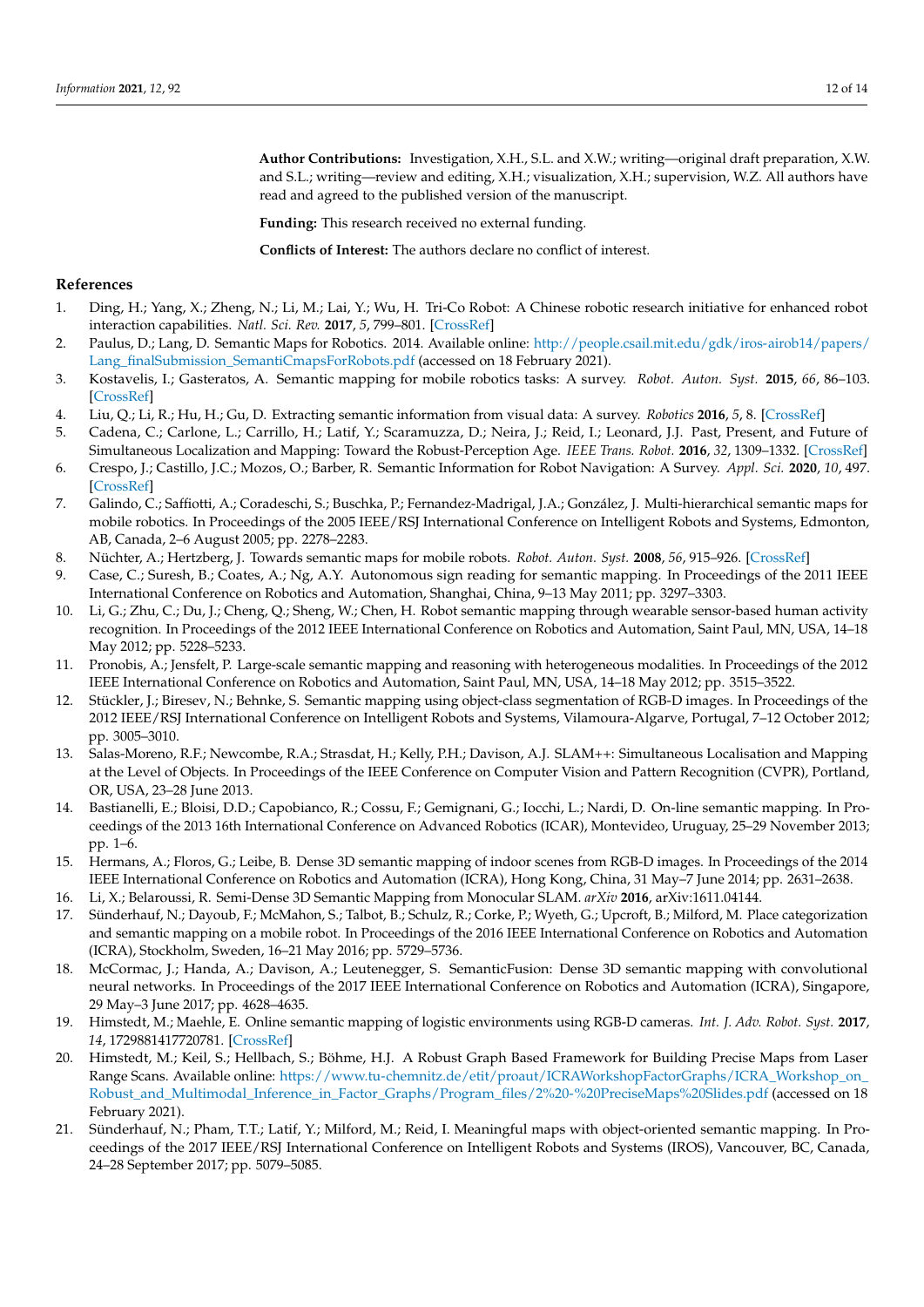- <span id="page-12-29"></span><span id="page-12-8"></span><span id="page-12-7"></span><span id="page-12-6"></span><span id="page-12-5"></span><span id="page-12-4"></span><span id="page-12-3"></span><span id="page-12-2"></span><span id="page-12-1"></span><span id="page-12-0"></span>22. Ma, L.; Stückler, J.; Kerl, C.; Cremers, D. Multi-view deep learning for consistent semantic mapping with RGB-D cameras. In Proceedings of the 2017 IEEE/RSJ International Conference on Intelligent Robots and Systems (IROS), Vancouver, BC, Canada, 24–28 September 2017; pp. 598–605. [\[CrossRef\]](http://dx.doi.org/10.1109/IROS.2017.8202213)
- 23. Kerl, C.; Sturm, J.; Cremers, D. Dense visual SLAM for RGB-D cameras. In Proceedings of the 2013 IEEE/RSJ International Conference on Intelligent Robots and Systems, Tokyo, Japan, 3–7 November 2013; pp. 2100–2106. [\[CrossRef\]](http://dx.doi.org/10.1109/IROS.2013.6696650)
- 24. Xiang, Y.; Fox, D. DA-RNN: Semantic Mapping with Data Associated Recurrent Neural Networks. *arXiv* **2017**, arXiv:1703.03098. .
- <span id="page-12-27"></span>25. Zeng, Z.; Zhou, Y.; Jenkins, O.C.; Desingh, K. Semantic Mapping with Simultaneous Object Detection and Localization. In Proceedings of the 2018 IEEE/RSJ International Conference on Intelligent Robots and Systems (IROS), Madrid, Spain, 1–5 October 2018; pp. 911–918.
- 26. Grinvald, M.; Furrer, F.; Novkovic, T.; Chung, J.J.; Cadena, C.; Siegwart, R.; Nieto, J. Volumetric Instance-Aware Semantic Mapping and 3D Object Discovery. *IEEE Robot. Autom. Lett.* **2019**, *4*, 3037–3044. [\[CrossRef\]](http://dx.doi.org/10.1109/LRA.2019.2923960)
- 27. Narita, G.; Seno, T.; Ishikawa, T.; Kaji, Y. PanopticFusion: Online Volumetric Semantic Mapping at the Level of Stuff and Things. *arXiv* **2019**, arXiv:1903.01177.
- 28. Oleynikova, H.; Taylor, Z.; Fehr, M.; Siegwart, R.; Nieto, J. Voxblox: Incremental 3D Euclidean Signed Distance Fields for on-board MAV planning. In Proceedings of the 2017 IEEE/RSJ International Conference on Intelligent Robots and Systems (IROS), Vancouver, BC, Canada, 24–28 September 2017; pp. 1366–1373.
- <span id="page-12-15"></span>29. Qi, X.; Wang, W.; Yuan, M.; Wang, Y.; Li, M.; Xue, L.; Sun, Y. Building semantic grid maps for domestic robot navigation. *Int. J. Adv. Robot. Syst.* **2020**, *17*, 1729881419900066. [\[CrossRef\]](http://dx.doi.org/10.1177/1729881419900066)
- 30. Cheng, J.; Sun, Y.; Meng, M.Q.H. Robust Semantic Mapping in Challenging Environments. *Robotica* **2020**, *38*, 256–270. [\[CrossRef\]](http://dx.doi.org/10.1017/S0263574719000584)
- <span id="page-12-9"></span>31. Durrant-Whyte, H.; Bailey, T. Simultaneous localization and mapping: Part I. *IEEE Robot. Autom. Mag.* **2006**, *13*, 99–110. [\[CrossRef\]](http://dx.doi.org/10.1109/MRA.2006.1638022)
- <span id="page-12-10"></span>32. Bailey, T.S.; Durrantwhyte, H. Simultaneous localization and mapping (SLAM): Part II. *IEEE Robot. Autom. Mag.* **2006**, *13*, 108–117. [\[CrossRef\]](http://dx.doi.org/10.1109/MRA.2006.1678144)
- <span id="page-12-11"></span>33. Grisetti, G.; Kummerle, R.; Stachniss, C.; Burgard, W. A Tutorial on Graph-Based SLAM. *IEEE Intell. Transp. Syst. Mag.* **2010**, *2*, 31–43. [\[CrossRef\]](http://dx.doi.org/10.1109/MITS.2010.939925)
- <span id="page-12-12"></span>34. Grisetti, G.; Stachniss, C.; Burgard, W. Improved Techniques for Grid Mapping With Rao-Blackwellized Particle Filters. *IEEE Trans. Robot.* **2007**, *23*, 34–46. [\[CrossRef\]](http://dx.doi.org/10.1109/TRO.2006.889486)
- <span id="page-12-13"></span>35. Nüchter, A.; Lingemann, K.; Hertzberg, J.; Surmann, H. 6D SLAM—3D mapping outdoor environments. *J. Field Robot.* **2007**, *24*, 699–722. [\[CrossRef\]](http://dx.doi.org/10.1002/rob.20209)
- <span id="page-12-14"></span>36. Lee, K.; Lee, S.J.; Kölsch, M.; Chung, W.K. Enhanced maximum likelihood grid map with reprocessing incorrect sonar measurements. *Auton. Robot.* **2013**, *35*, 123–141. [\[CrossRef\]](http://dx.doi.org/10.1007/s10514-013-9340-5)
- <span id="page-12-16"></span>37. Huang, A.S.; Bachrach, A.; Henry, P.; Krainin, M.; Maturana, D.; Fox, D.; Roy, N., Visual Odometry and Mapping for Autonomous Flight Using an RGB-D Camera. In *Robotics Research : The 15th International Symposium ISRR*; Christensen, H.I., Khatib, O., Eds.; Springer International Publishing: Cham, Switzerland, 2017; pp. 235–252.
- <span id="page-12-17"></span>38. Engel, J.; Schöps, T.; Cremers, D. LSD-SLAM: Large-Scale Direct Monocular SLAM. In *Computer Vision—ECCV 2014*; Fleet, D., Pajdla, T., Schiele, B., Tuytelaars, T., Eds.; Springer International Publishing: Cham, Switzerland, 2014; pp. 834–849.
- <span id="page-12-18"></span>39. Whelan, T.; Salas-Moreno, R.F.; Glocker, B.; Davison, A.J.; Leutenegger, S. ElasticFusion: Real-time dense SLAM and light source estimation. *Int. J. Robot. Res.* **2016**, *35*, 1697–1716. [\[CrossRef\]](http://dx.doi.org/10.1177/0278364916669237)
- <span id="page-12-19"></span>40. Mur-Artal, R.; Tardós, J.D. ORB-SLAM2: An Open-Source SLAM System for Monocular, Stereo, and RGB-D Cameras. *IEEE Trans. Robot.* **2017**, *33*, 1255–1262. [\[CrossRef\]](http://dx.doi.org/10.1109/TRO.2017.2705103)
- <span id="page-12-20"></span>41. Lu, D.V.; Hershberger, D.; Smart, W.D. Layered Costmaps for Context-Sensitive Navigation. In Proceedings of the IEEE/RSJ International Conference on Intelligent Robots and Systems (IROS), Chicago, IL, USA, 14–18 September 2014.
- <span id="page-12-21"></span>42. Mörwald, T.; Prankl, J.; Richtsfeld, A.; Zillich, M.; Vincze, M. BlLORT—The Blocks World Robotic Vision Toolbox. Available online: <http://users.acin.tuwien.ac.at/mzillich/files/moerwald2010blort.pdf> (accessed on 18 February 2021).
- <span id="page-12-22"></span>43. Newcombe, R.A.; Izadi, S.; Hilliges, O.; Molyneaux, D.; Kim, D.; Davison, A.J.; Kohi, P.; Shotton, J.; Hodges, S.; Fitzgibbon, A. KinectFusion: Real-time dense surface mapping and tracking. In Proceedings of the 2011 10th IEEE International Symposium on Mixed and Augmented Reality, Basel, Switzerland, 26–29 October 2011; pp. 127–136.
- <span id="page-12-23"></span>44. Freund, Y.; Schapire, R.E. Experiments with a New Boosting Algorithm. Available online: [https://cseweb.ucsd.edu/~yfreund/](https://cseweb.ucsd.edu/~yfreund/papers/boostingexperiments.pdf) [papers/boostingexperiments.pdf](https://cseweb.ucsd.edu/~yfreund/papers/boostingexperiments.pdf) (accessed on 18 February 2021).
- <span id="page-12-24"></span>45. Cebollada, S.; Payá, L.; Flores, M.; Peidró, A.; Reinoso, O. A state-of-the-art review on mobile robotics tasks using artificial intelligence and visual data. *Expert Syst. Appl.* **2020**, 114195. [\[CrossRef\]](http://dx.doi.org/10.1016/j.eswa.2020.114195)
- <span id="page-12-25"></span>46. Chen, L.; Papandreou, G.; Kokkinos, I.; Murphy, K.; Yuille, A.L. DeepLab: Semantic Image Segmentation with Deep Convolutional Nets, Atrous Convolution, and Fully Connected CRFs. *IEEE Trans. Pattern Anal. Mach. Intell.* **2018**, *40*, 834–848. [\[CrossRef\]](http://dx.doi.org/10.1109/TPAMI.2017.2699184)
- <span id="page-12-26"></span>47. Zhou, B.; Lapedriza, A.; Xiao, J.; Torralba, A.; Oliva, A. Learning Deep Features for Scene Recognition using Places Database. In *Advances in Neural Information Processing Systems 27*; Ghahramani, Z., Welling, M., Cortes, C., Lawrence, N.D., Weinberger, K.Q., Eds.; Curran Associates, Inc.: Red Hook, NY, USA, 2014; pp. 487–495.
- <span id="page-12-28"></span>48. Ren, S.; He, K.; Girshick, R.; Sun, J. Faster R-CNN: Towards Real-Time Object Detection with Region Proposal Networks. In *Advances in Neural Information Processing Systems 28*; Cortes, C., Lawrence, N.D., Lee, D.D., Sugiyama, M., Garnett, R., Eds.; Curran Associates, Inc.: Red Hook, NY, USA, 2015; pp. 91–99.